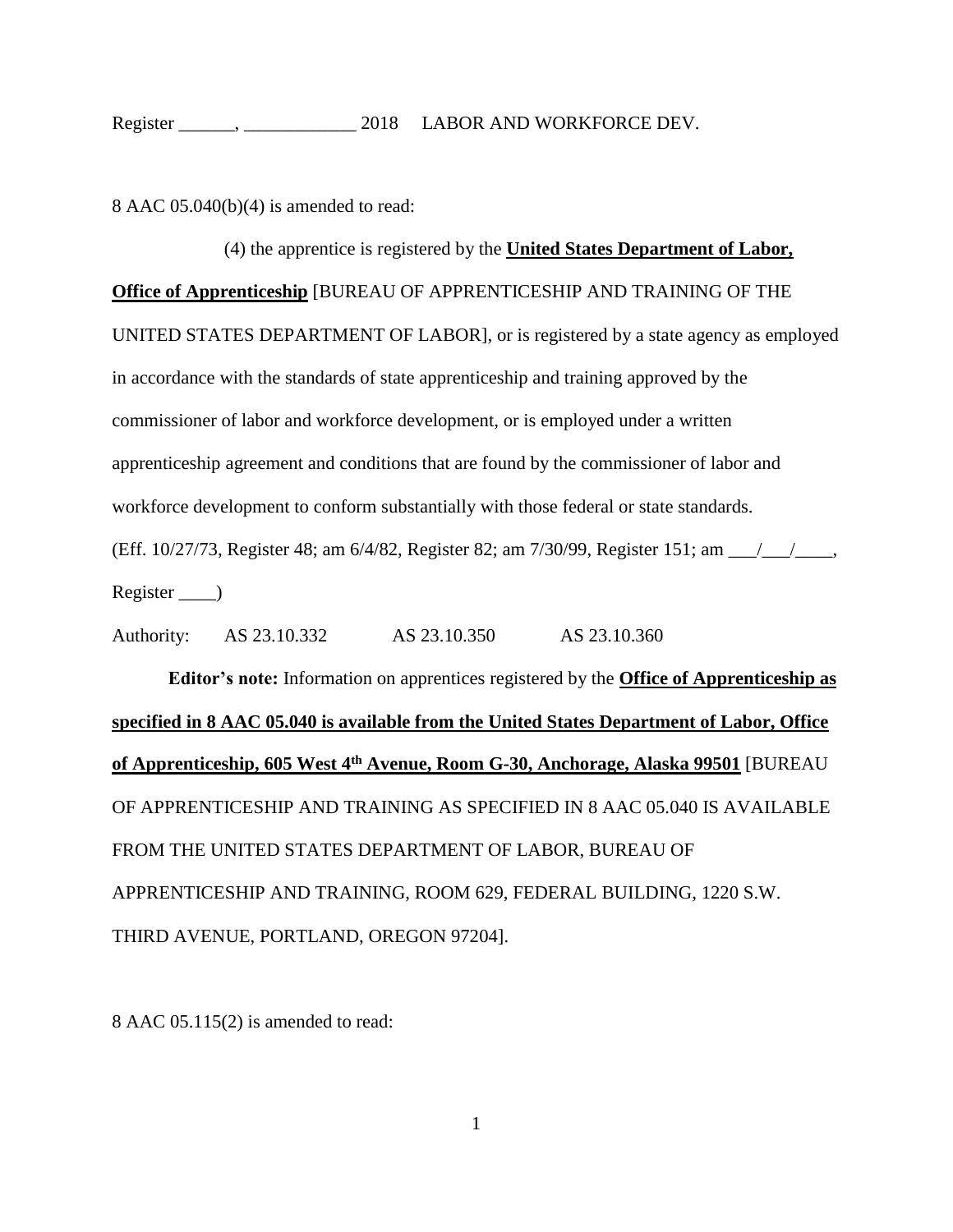(2) 17 years [OLD] of age and is enrolled in or has successfully completed a health care career program approved by the commissioner that is offered by a training facility other than a school. (Eff.  $7/30/99$ , Register 151; am  $3/2/2008$ , Register 185; am  $\frac{\sqrt{11}}{2}$ , Register )

**Authority:** AS 23.10.350 AS 23.10.360

8 AAC 05.315(f) is amended to read:

(f) A studio teacher is not required if the employment of a minor in the entertainment industry does not conflict with the schooling of the minor, the employment occurs **in or near the minor's home, school, or** from a fixed location used by the employer in the employer's regular course of business, and the employment does not pose recognized serious hazards to the minor, such as employment in:

(1) dinner shows;

(2) cultural dance exhibitions; [AND]

(3) theatrical productions**; and** [.]

## **(4) television, film, and photography productions where the total time of**

**minor's employment is less than 24 hours.** (Eff. 7/2/95, Register 135; am 7/30/99, Register 151; am 3/2/2008, Register 185; am 1/1. Alegister 151; am  $\frac{1}{2}$ 

**Authority:** AS 23.10.330 AS 23.10.360

8 AAC  $15.100(e)(4)(B)$  is amended to read: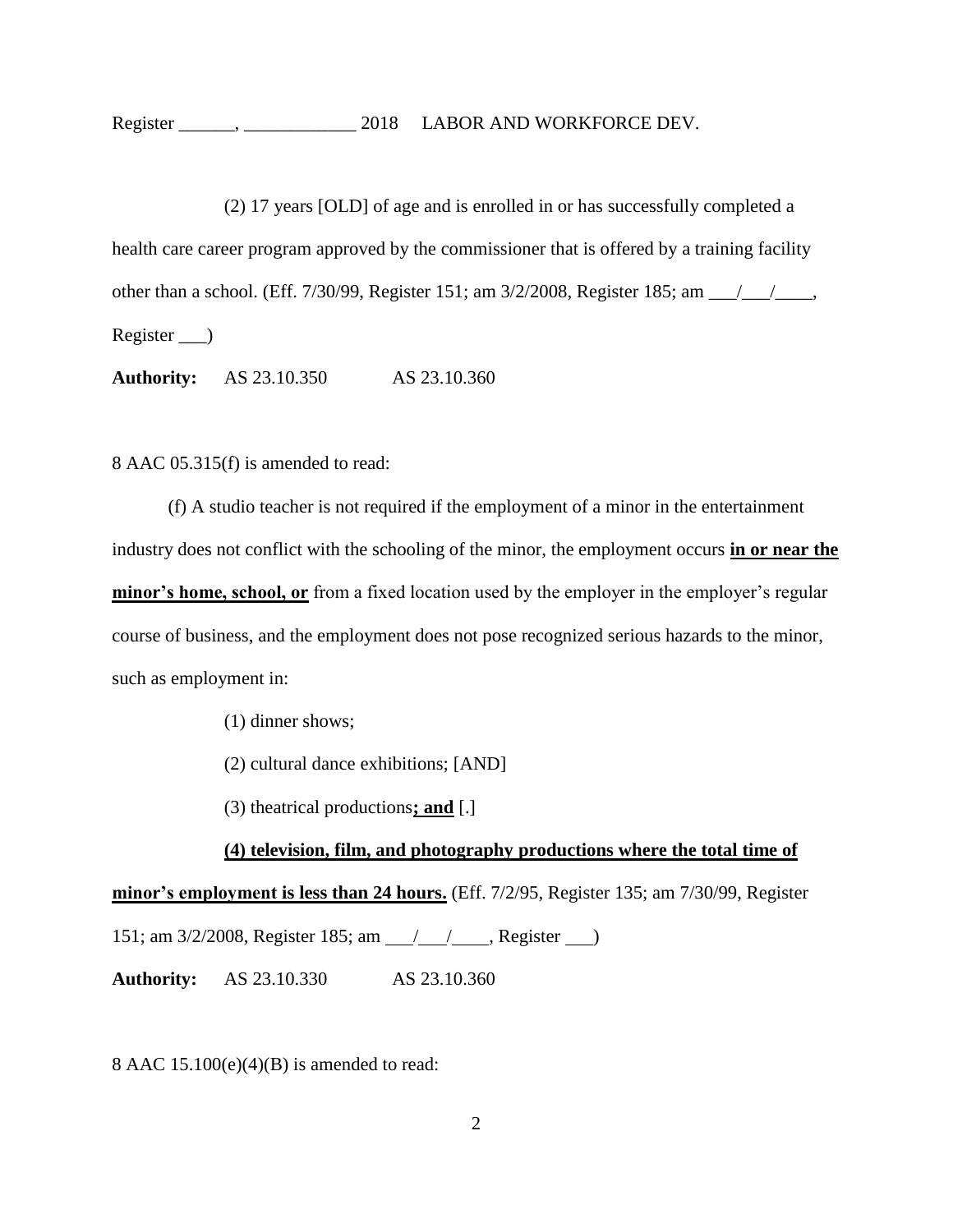(B) the employer must pay one-half of the straight time rate established under **(A) of this paragraph** [(1) OF THIS SUBSECTION] for each overtime hour worked in the week to bring the employee's wages up to one and one-half times the regular rate for hours worked over eight hours in a day and over 40 straight time hours in a week; this calculation must be performed separately each week. (Eff. 12/9/78, Register 68; am 9/28/85, Register 95; am 4/29/99, Register 150, am 3/2/2008, Register 185; am

 $\frac{1}{2}$  , Register )

Authority: AS 23.05.060 AS 23.10.085 AS 23.10.095 AS 23.10.060

8 AAC 15 is amended by adding a new section to read:

**8 AAC 15.190. Nurse overtime investigations, conferences and persuasion.** (a) The labor standards and safety division will investigate potential violations of AS 18.20.400 - 18.20.499 on its own motion, or on the complaint of any person.

(b) A complaint alleging a violation of AS 18.20.400 - 18.20.499 must be filed with the division within 30 days after the date of the alleged violation. The division shall provide a copy of the complaint to the health care facility named in the filing within three business days after receiving the complaint. Mailing to the last known address or the address on file with the health facilities licensing and certification unit in the division of health care services, Department of Health and Social Services, shall be considered valid service for the purposes of this section.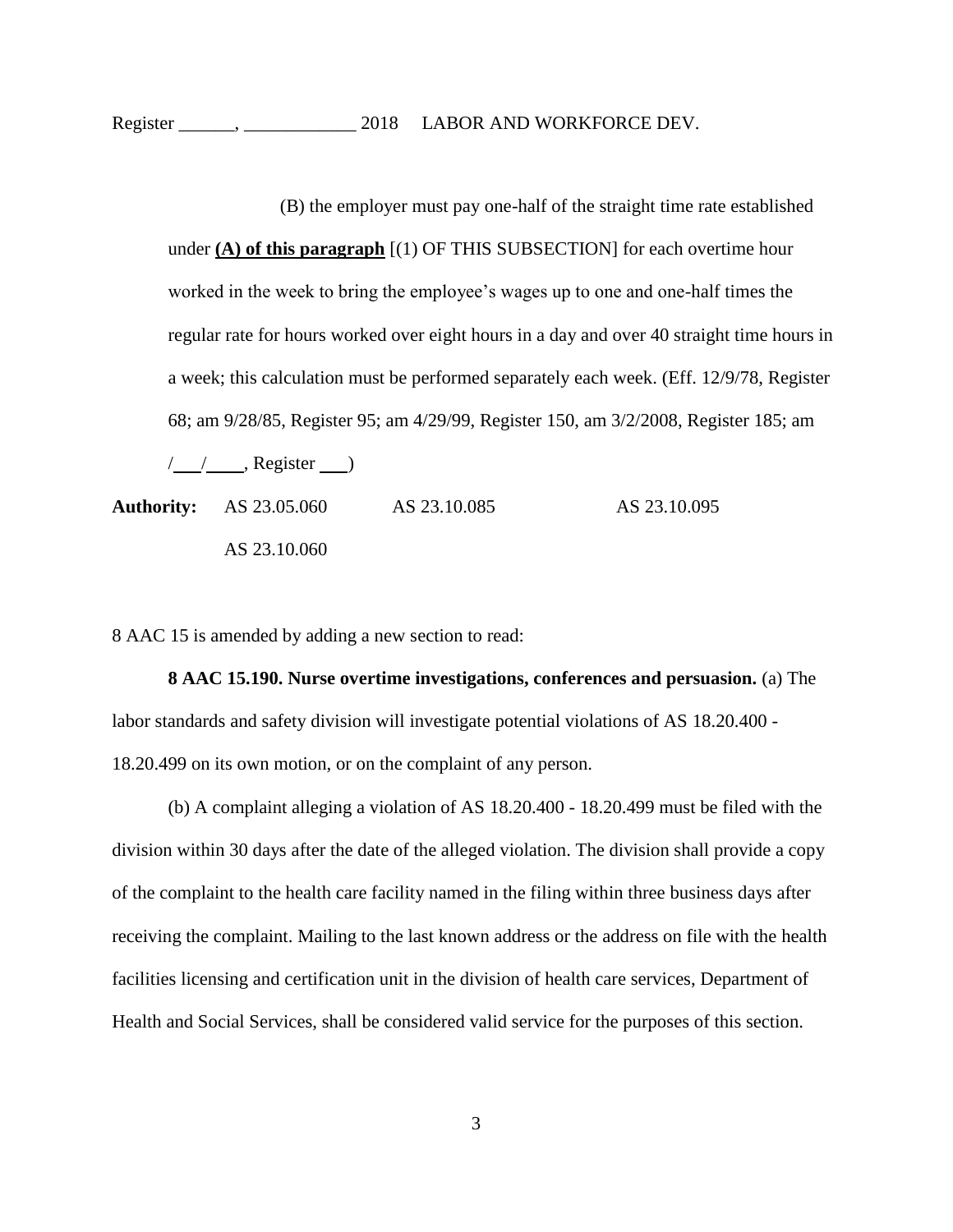(c) If, after an investigation, the division finds that a health care facility has knowingly violated an overtime provision of AS 18.20.400 - 18.20.499, the division shall issue a decision containing the division's investigative findings and assessing the appropriate civil penalty under AS 18.20.430(c).

(d) A health care facility may request a hearing on the division's decision. Any request for a hearing must be in writing and postmarked within 15 days of the division's decision. The request must set forth the findings which are in dispute and the reasons therefor. A hearing requested under this section shall be conducted by the provisions of AS 44.64.010 - 44.64.200.  $(Eff. \_ / \_ / \_ , Register \_ )$ 

**Authority:** AS 18.20.430

## 8 AAC 30.025(g) is amended to read:

(g) An apprentice shall receive **one hundred** [100] percent of the prevailing fringe benefit rate established in the applicable *Laborers' and Mechanics' Minimum Rates of Pay*, unless **a bona fide fringe benefit plan** [ANOTHER RATE] is specified in the **applicable Standards of Apprenticeship approved by the United States Department of Labor, Office of Apprenticeship.** [APPRENTICE TRAINING AGREEMENT APPROVED BY THE UNITED STATES DEPARTMENT OF LABOR, BUREAU OF APPRENTICESHIP AND TRAINING].

(Eff. 1/2/91, Register 116; am 3/2/2008, Register 185; am \_\_\_/\_\_\_/\_\_\_\_, Register \_\_\_\_) **Authority:** AS 23.05.060 AS 36.05.030 AS 36.05.070

4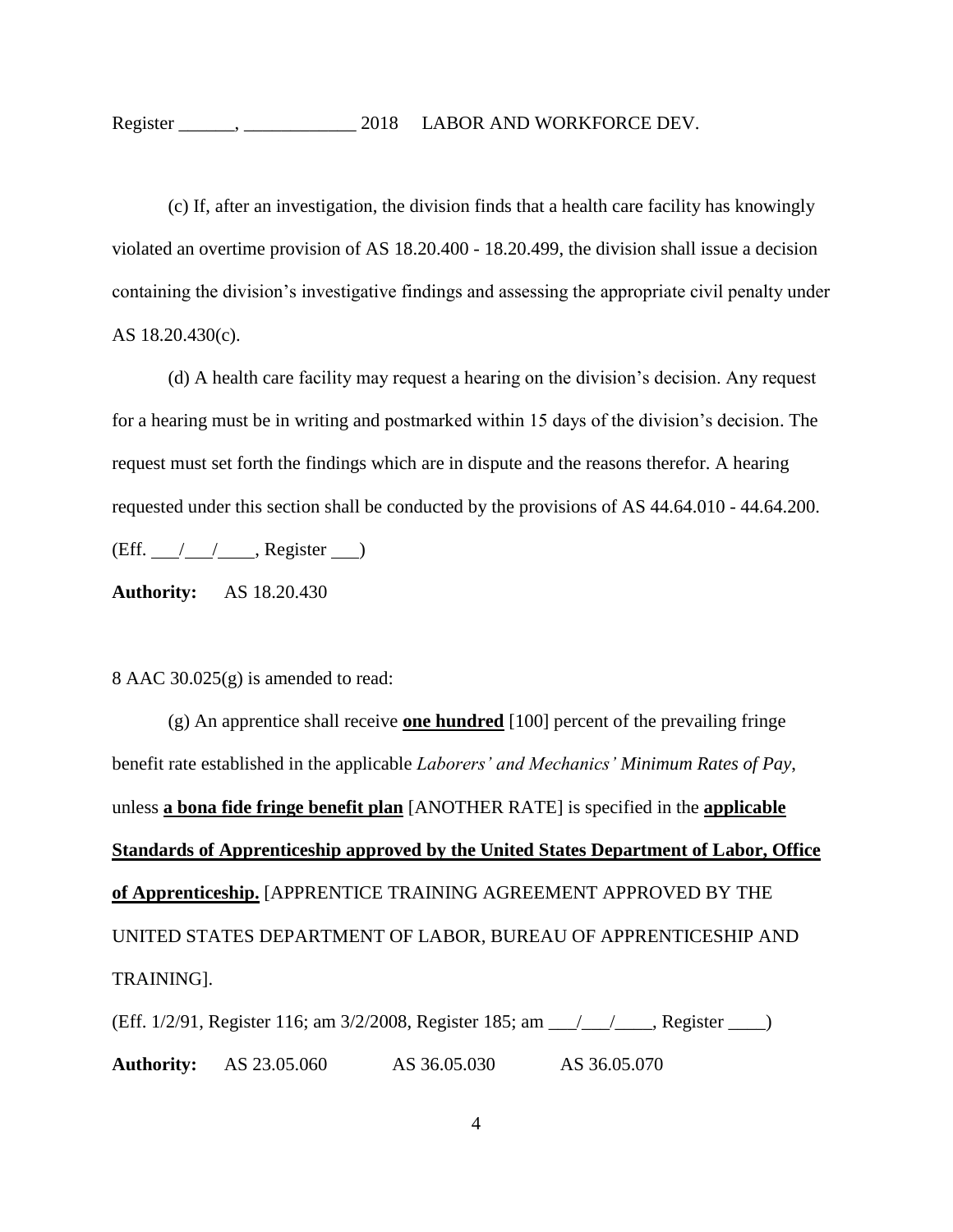8 AAC 30.086(a)(2) is amended to read:

(2) a program approved by the **United States Department of Labor, Office of Apprenticeship** [FEDERAL BUREAU OF APPRENTICESHIP AND TRAINING].

8 AAC 30.086(b)(2) is amended to read:

(2) a program approved under **the Workforce Innovation and Opportunity Act** [29 U.S.C. 1501 - 1781 (JOB TRAINING PARTNERSHIP ACT)]. (Eff. 9/27/87, Register 103; am  $\angle$  / $\angle$ , Register  $\angle$ Authority: AS 36.10.140

8 AAC 30.090 is repealed and readopted to read:

**8 AAC 30.090. Investigations, conference, and persuasion.** (a) The division will investigate potential violations of AS 36 (Public Contracts), on its own motion or on the complaint of any person.

(b) If, after preliminary investigation, the division finds that probable cause exists to believe that a violation of AS 36.05 or AS 36.10 has occurred, it will provide the respondent believed to have violated AS 36.05 or AS 36.10 with a copy of the complaint or description of the alleged violation by personal service or certified mail to the last known address of the respondent and to the respondent's registered agent, if any. If respondent is a subcontractor, the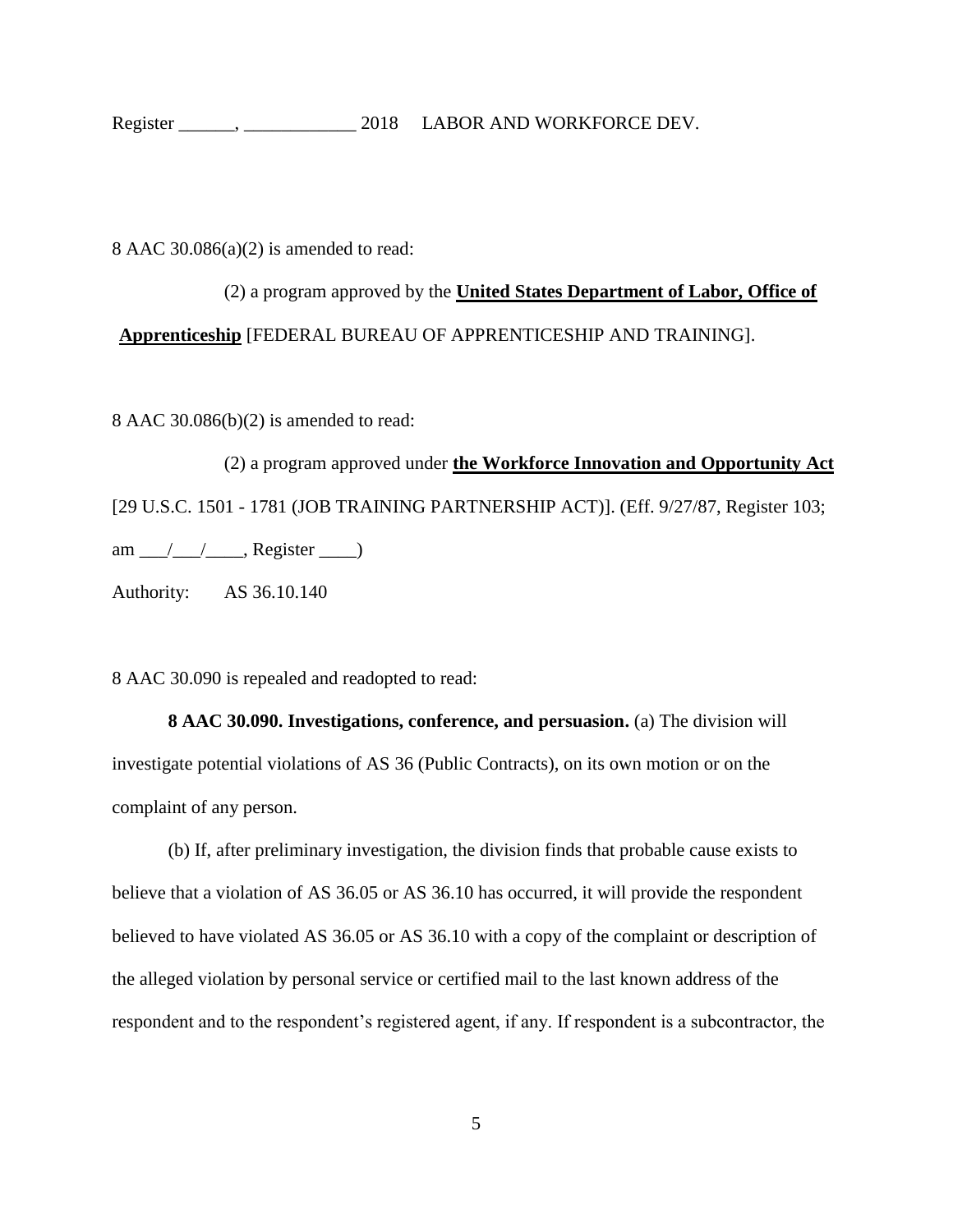division will also provide the prime contractor with a copy of the complaint or description of the alleged violation by personal service or certified mail to the prime contractor's registered agent.

(c) The division will attempt to eliminate the alleged violation through conference and persuasion by providing the respondent and prime contractor an opportunity for an informal conference to discuss the matter and attempt to eliminate the alleged violations.

(d) If an alleged violation is not rectified by the informal conference, or if the respondent or prime contractor fails to attend the conference without good cause, the division will notify the respondent and the prime contractor in writing of the failure of the informal conference. The division will include in its notification a summary of the division's investigative findings.

(e) The respondent or the prime contractor may request a hearing by sending the division a letter postmarked within 30 days of the date of the division's letter giving notification of the failure of the informal conference conducted under (d) of this section. The letter requesting a hearing must set forth any investigative findings which are in dispute and the reasons therefor, including any affirmative defenses. Upon receipt of a request for a hearing, the division will refer the case for hearing to determine the facts in dispute. Hearings under this section shall be conducted in accordance with 8 AAC 30.100.

(f) If no timely request for hearing is received, the division's investigative findings shall be final. (Eff. 12/4/76, Register 60; am 7/30/82, Register 83; am 1/2/91, Register 116; am 8/9/2001, Register 159; am 3/2/2008, Register 185; am \_\_\_\_\_\_\_\_\_\_\_\_\_\_, Register \_\_\_\_\_\_\_) **Authority:** AS 23.05.060 AS 36.10.075 AS 36.10.120 AS 36.05.030

6